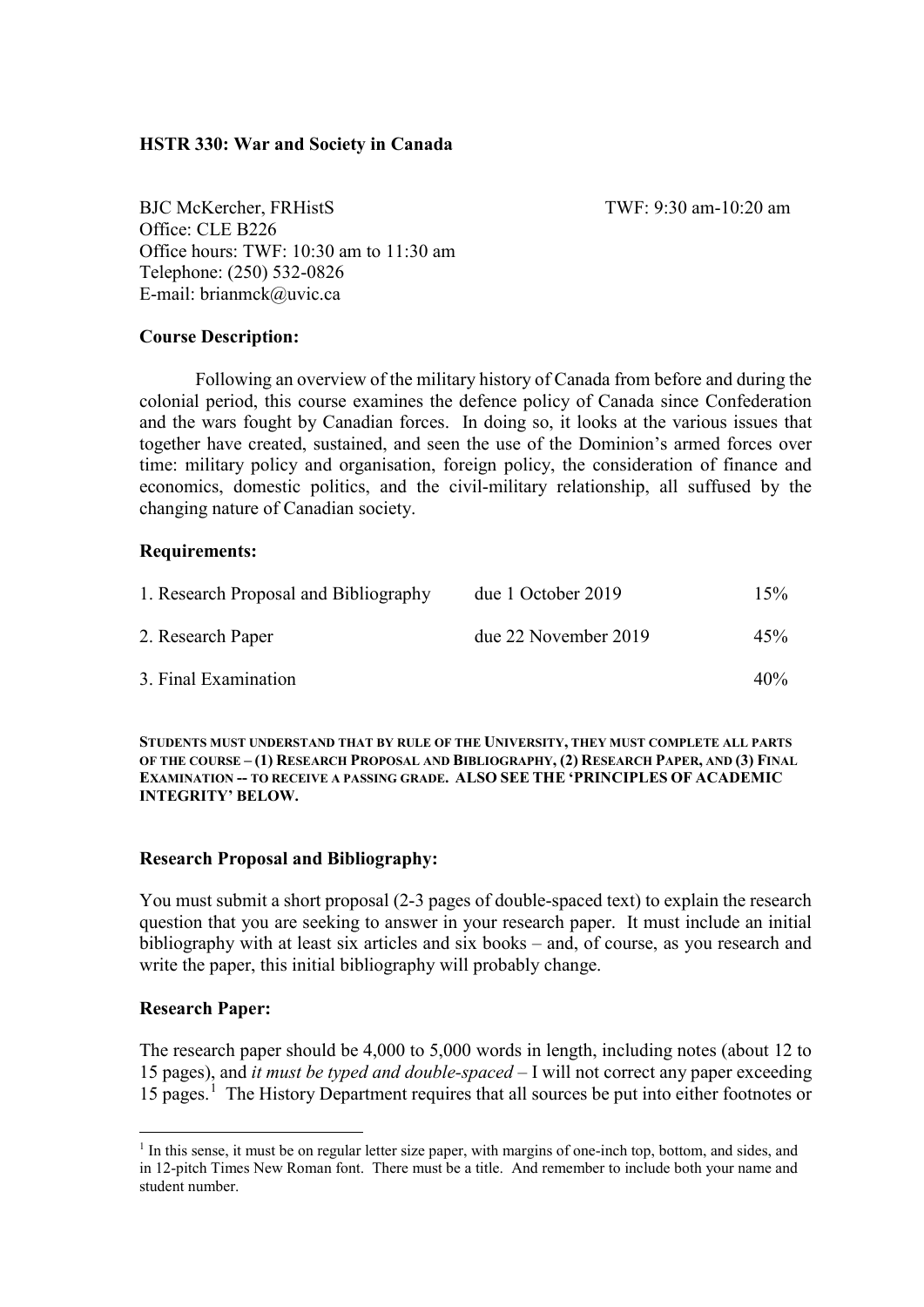endnotes – I will send the Department 'Style Guide' to you. The research paper can be on any topic you want in terms in the general subjects covered in the course. If you have any questions or seek clarification on any issue dealing with the term papers, please see me.

I want you to treat these papers seriously. Not only do they allow you to write about an issue you find interesting, they will give you an opportunity to think, research, and write in a historical way. If possible, although this might be difficult in some instances and impossible in others, I would like you to use *a few primary materials in preparing your paper* if possible. Primary materials are documents like diaries, letters, official despatches, telegrams, speeches, newspapers, and so on written at the time. Our Library here is amongst the best in Canada in its holdings of such materials, many of which have been published in book form. Late papers will be penalized 5% for each day.

# **Exams**:

The final examination will be in essay format and will draw upon material from lectures and readings. Examination grades will be determined by the directness, pertinence, and comprehensiveness of each answer. Makeup examinations will be possible only in cases of a documented medical or family emergency.

# **Readings**:

Desmond Morton, *A Military History of Canada* (McClelland & Stewart, 2009).

# **Lectures**

| Topic 1  | The Nature of Societies and War                                           |  |  |
|----------|---------------------------------------------------------------------------|--|--|
| Topic 2  | First Nations Societies and War before 1500                               |  |  |
| Topic 3  | French Colonial Society in North America before 1756                      |  |  |
| Topic 4  | British Colonial Society in North America before 1756                     |  |  |
| Topic 5  | British Colonial Society and Armed Conflict from the Seven Years War to   |  |  |
|          | the End of the American Revolution, 1756-1782                             |  |  |
| Topic 6  | The British Empire in North America and Imperial Defence, 1782-1867       |  |  |
| Topic 7  | The Advent of Canada as a Sovereign Nation and Canadian Military Policy,  |  |  |
|          | 1867-1886                                                                 |  |  |
| Topic 8  | From MacDonald to Laurier: The Rigours of National and Imperial           |  |  |
|          | Defence, 1886-1902                                                        |  |  |
| Topic 9  | Volunteers and Professionalism: The Canadian Armed Forces from the Boer   |  |  |
|          | War to the 'July Crisis', 1902-1914                                       |  |  |
| Topic 10 | Mobilising for War: Canada and the First Year of the Great War, 1914-1915 |  |  |
| Topic 11 | A War of Attrition: Canada, Its Armed Forces, and the Pursuit of Victory, |  |  |
|          | 1915-1918                                                                 |  |  |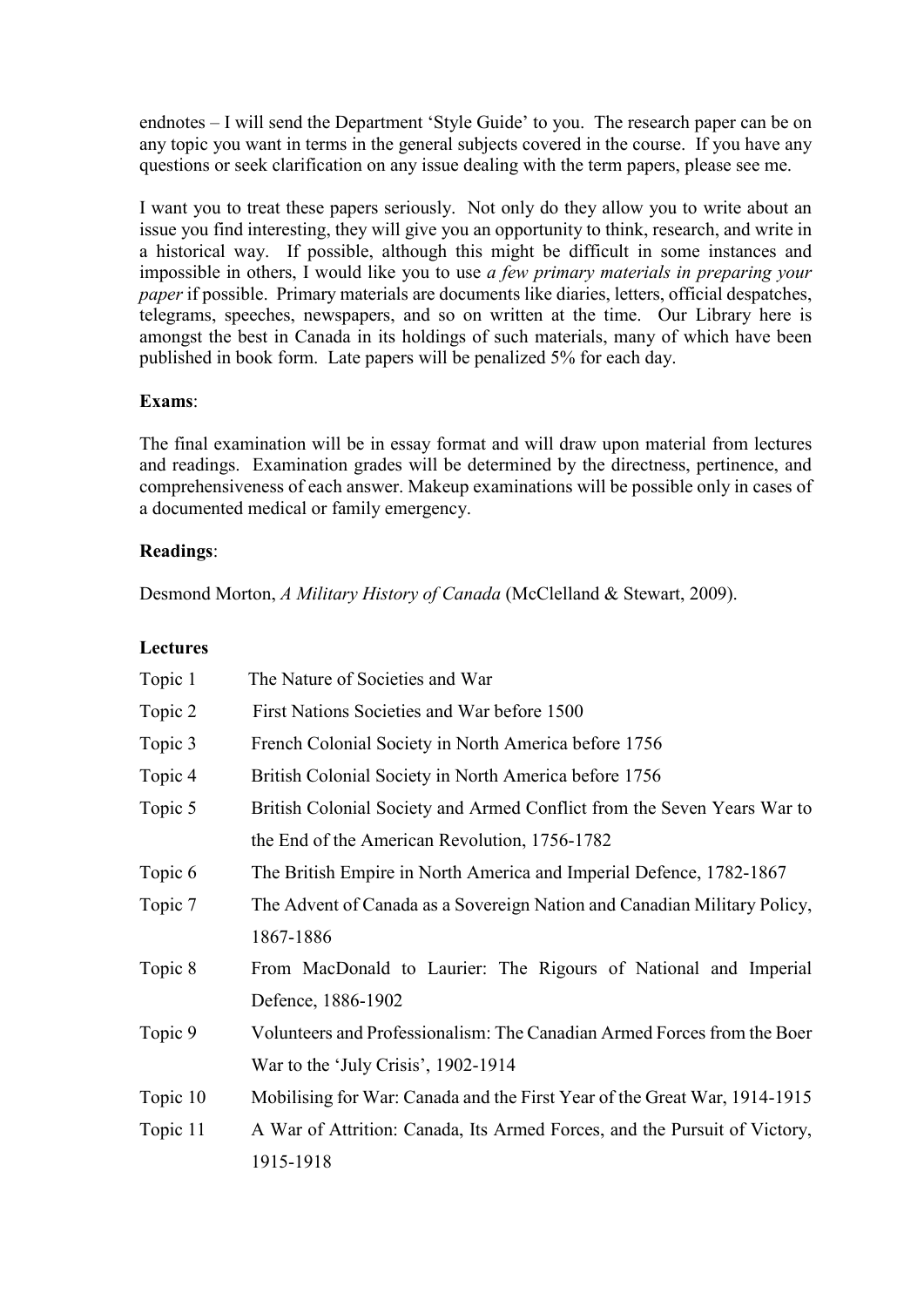| Topic 12 | Moving Away from Britain: Canadian Society, Isolationism, and the          |  |  |
|----------|----------------------------------------------------------------------------|--|--|
|          | Running-down the Canadian Armed Forces, 1919-1930                          |  |  |
| Topic 13 | Moving Towards Britain: Canadian Society, International Crises, and        |  |  |
|          | Reluctant Re-armament, 1930-1939                                           |  |  |
| Topic 14 | Now an Ally in Europe and the Far East: Canada and the Defence of Britain, |  |  |
|          | 1939-1941                                                                  |  |  |
| Topic 15 | Hard Slogging in Europe: Canada and Its Armed Forces from Dieppe to        |  |  |
|          | Italy, 1942-1944                                                           |  |  |
| Topic 16 | Cross-Channel Victory: Canada and Its Armed Forces from Normandy to        |  |  |
|          | the Fall of Berlin, 1944-1945                                              |  |  |
| Topic 17 | Canada as an Acknowledged Power: Canadian Society, the Canadian            |  |  |
|          | Armed Forces, and the Advent of the Cold War, 1945-1950                    |  |  |
| Topic 18 | Containing Communism: Canada and the Korean War, 1950-1954                 |  |  |
| Topic 19 | Inventing Peacekeeping: Pearson, the Suez Crisis, and Canadian Military    |  |  |
|          | Internationalism, 1956-1957                                                |  |  |
| Topic 20 | North American Defence: Canada, NORAD, and Bomarc Missiles, 1955-          |  |  |
|          | 1965                                                                       |  |  |
| Topic 21 | A Laboratory for Social Engineering: The Canadian Armed Forces,            |  |  |
|          | Bilingualism, and Unification, 1965-1968                                   |  |  |
| Topic 22 | The Primacy of Domestic Politics: Pierre Trudeau and the Preservation of a |  |  |
|          | Unified Canada, 1968-1979                                                  |  |  |
| Topic 23 | The Fallacy of the Cold War?: Pierre Trudeau and the Running-down of the   |  |  |
|          | Canadian Armed Forces, 1968-1979                                           |  |  |
| Topic 24 | Peacekeeping and Middle Power Status: Canadian Society and the Domestic    |  |  |
|          | Image of the Canadian Forces, 1960-1990                                    |  |  |
| Topic 25 | The Turn to the United States: The Advent of Brian Mulroney and Canadian   |  |  |
|          | Defence Policy, 1980-1993                                                  |  |  |
| Topic 26 | Peacekeeping in Bosnia: Canadian Forces and UN-NATO Balkan                 |  |  |
|          | Operations in the 1990s                                                    |  |  |
| Topic 27 | Sacrificing the Canadian Forces: The Chrétien Budget of 1994               |  |  |
| Topic 28 | Somalia: The Nadir of the Canadian Armed Forces, 1993-1997                 |  |  |
| Topic 29 | Genesis of Revival: Doug Young and the Ministerial Monitoring              |  |  |
|          | Committee, 1997-1999                                                       |  |  |
|          |                                                                            |  |  |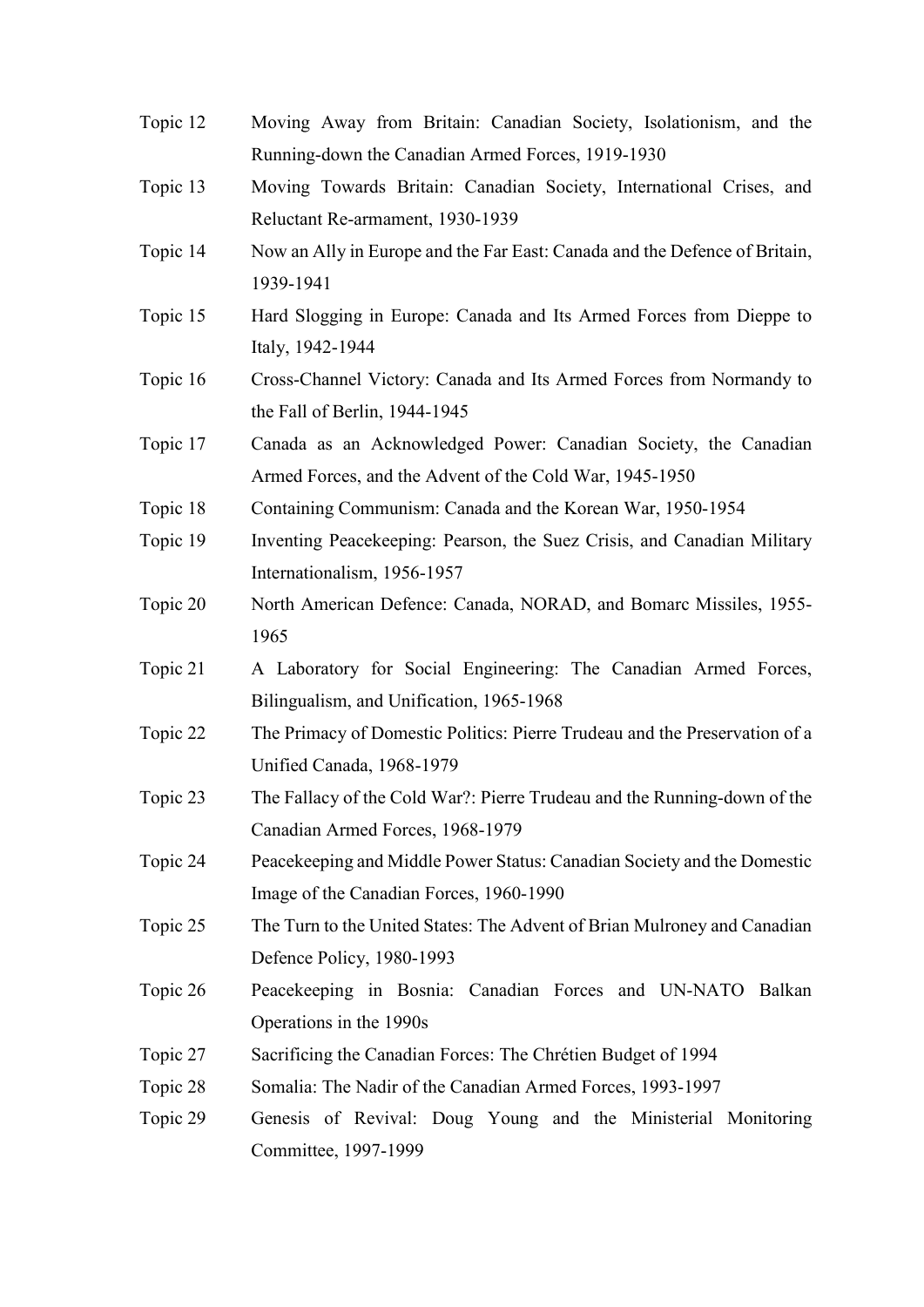| Topic 30 | Floods and Ice Storms: The Canadian Armed Forces, Domestic Politics, and      |  |  |
|----------|-------------------------------------------------------------------------------|--|--|
|          | the Aid to the Civil Power, 1997-2001                                         |  |  |
| Topic 31 | Growing Immigration and Social Change in 21 <sup>st</sup> Century Canada: The |  |  |
|          | Canadian Forces in the War on Terror, 2001-2006                               |  |  |
| Topic 32 | Conservatives and the Canadian Armed Forces: The Harper Government            |  |  |
|          | and the Importance of the Military to the National Rhetoric, 2006-2012        |  |  |
| Topic 33 | <i>Déja vu</i> All Over Again: The Harper Government and the Running-down     |  |  |
|          | of the Canadian Armed Forces, 2012-2015                                       |  |  |
| Topic 34 | Drawing Conclusions about Canadian Society and War                            |  |  |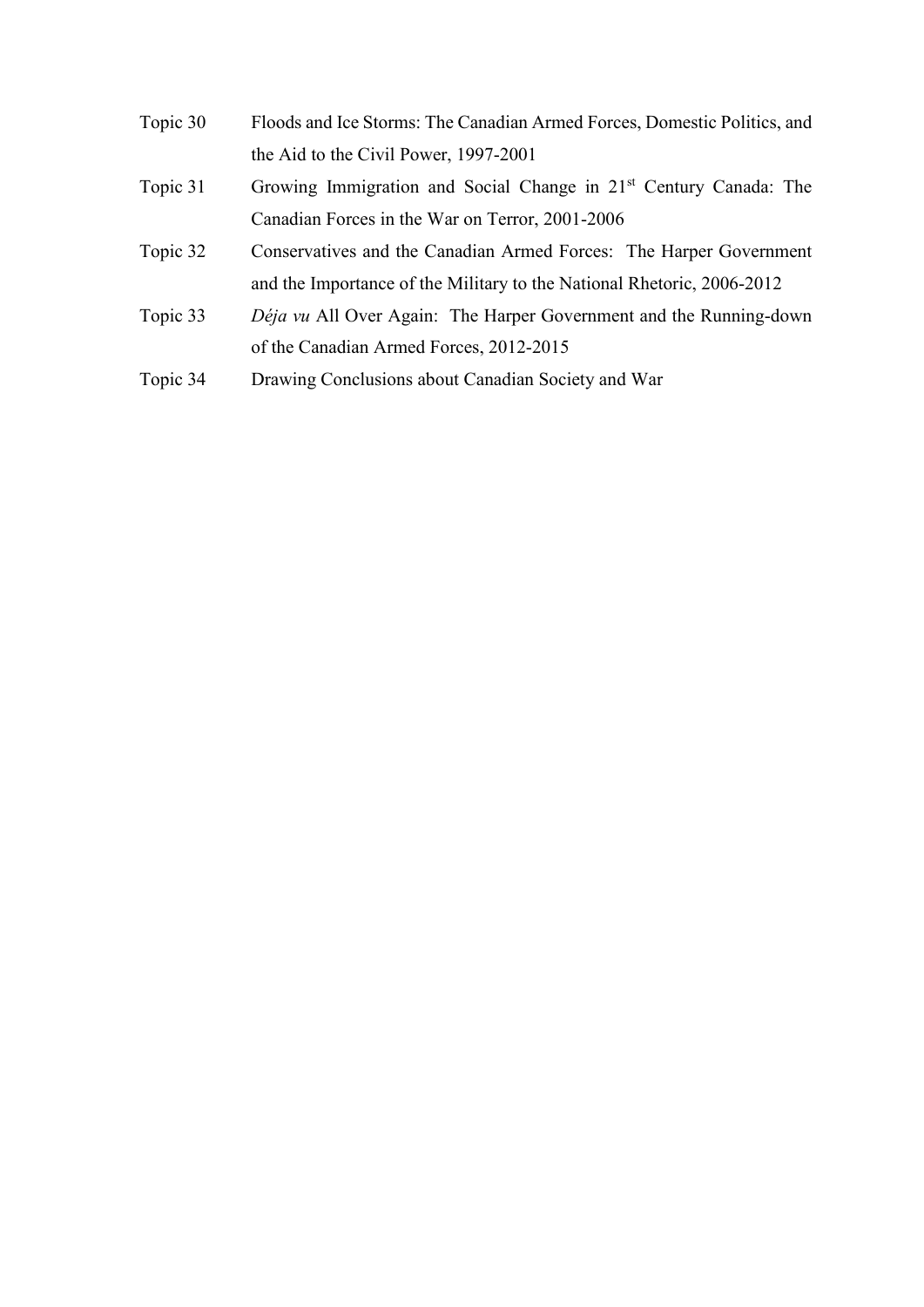### Principles of Academic Integrity

Academic integrity requires commitment to the values of honesty, trust, fairness, respect, and responsibility. It is expected that students, faculty members and staff at the University of Victoria, as members of an intellectual community, will adhere to these ethical values in all activities related to learning, teaching, research and service. Any action that contravenes this standard, including misrepresentation, falsification or deception, undermines the intention and worth of scholarly work and violates the fundamental academic rights of members of our community. This policy is designed to ensure that the university's standards are upheld in a fair and transparent fashion. Students are responsible for the entire content and form of their work. Nothing in this policy is intended to prohibit students from developing their academic skills through the exchange of ideas and the utilization of resources available at the university to support learning (e.g., The Centre for Academic Communication). Students who are in doubt as to what constitutes a violation of academic integrity in a particular instance should consult their course instructor.

## **Academic Integrity Violations**

### Plagiarism

A student commits plagiarism when he or she:

• submits the work of another person in whole or in part as original work

• gives inadequate attribution to an author or creator whose work is incorporated into the student's work, including failing to indicate clearly (through accepted practices within the discipline, such as footnotes, internal references and the crediting of all verbatim passages through indentations of longer passages or the use of quotation marks) the inclusion of another individual's work

• paraphrases material from a source without sufficient acknowledgment as described above.

The university reserves the right to use plagiarism detection software programs to detect plagiarism in essays, term papers and other work.

## Unauthorized Use of an Editor

An editor is an individual or service, other than the instructor or supervisory committee, who manipulates, revises, corrects or alters a student's written or non-written work.

The use of an editor, whether paid or unpaid, is prohibited unless the instructor grants explicit written authorization. The instructor should specify the extent of editing that is being authorized.

Review by fellow students and tutoring that do not include editing are normally permitted. In addition to consulting with their instructors, students are encouraged to seek review of and feedback on their work that prompts them to evaluate the work and make changes themselves.

#### Multiple Submission

Multiple submission is the resubmission of work by a student that has been used in identical or similar form to fulfill any academic requirement at UVic or another institution. Students who do so without prior permission from their instructor are subject to penalty.

Falsifying Materials Subject to Academic Evaluation

Falsifying materials subject to academic evaluation includes, but is not limited to:

• fraudulently manipulating laboratory processes, electronic data or research data in order to achieve desired results • using work prepared in whole or in part by someone else (e.g. commercially prepared essays) and submitting it as one's own

• citing a source from which material was not obtained

- using a quoted reference from a non-original source while implying reference to the original source
- submitting false records, information or data, in writing or orally

### Cheating on Work, Tests and Examinations

Cheating includes, but is not limited to:

• copying the answers or other work of another person

• sharing information or answers when doing take-home assignments, tests or examinations except where the instructor has authorized collaborative work

- having in an examination or test any materials or equipment other than those authorized by the examiners
- accessing unauthorized information when doing take-home assignments, tests or examinations

• impersonating a student on an examination or test, or being assigned the results of such impersonation

• accessing or attempting to access examinations or tests before it is permitted to do so

Students found communicating with one another in any way or having unauthorized books, papers, notes or electronic devices in their possession during a test or examination will be considered to be in violation of this policy.

### Aiding Others to Cheat

It is a violation to help others or attempt to help others to engage in any of the conduct described above.

Procedures for Dealing with Violations of Academic Integrity

Procedures for determining the nature of alleged violations involve primarily the course instructor and the Chair. Procedures for determining an appropriate penalty also involve Deans, the Vice-President Academic and Provost and, in the most serious cases, the President.

## **Allegations**

Alleged violations must be documented by the instructor, who must inform the Chair. The Chair shall then inform the student in writing of the nature of the allegation and give the student a reasonable opportunity to respond to the allegation.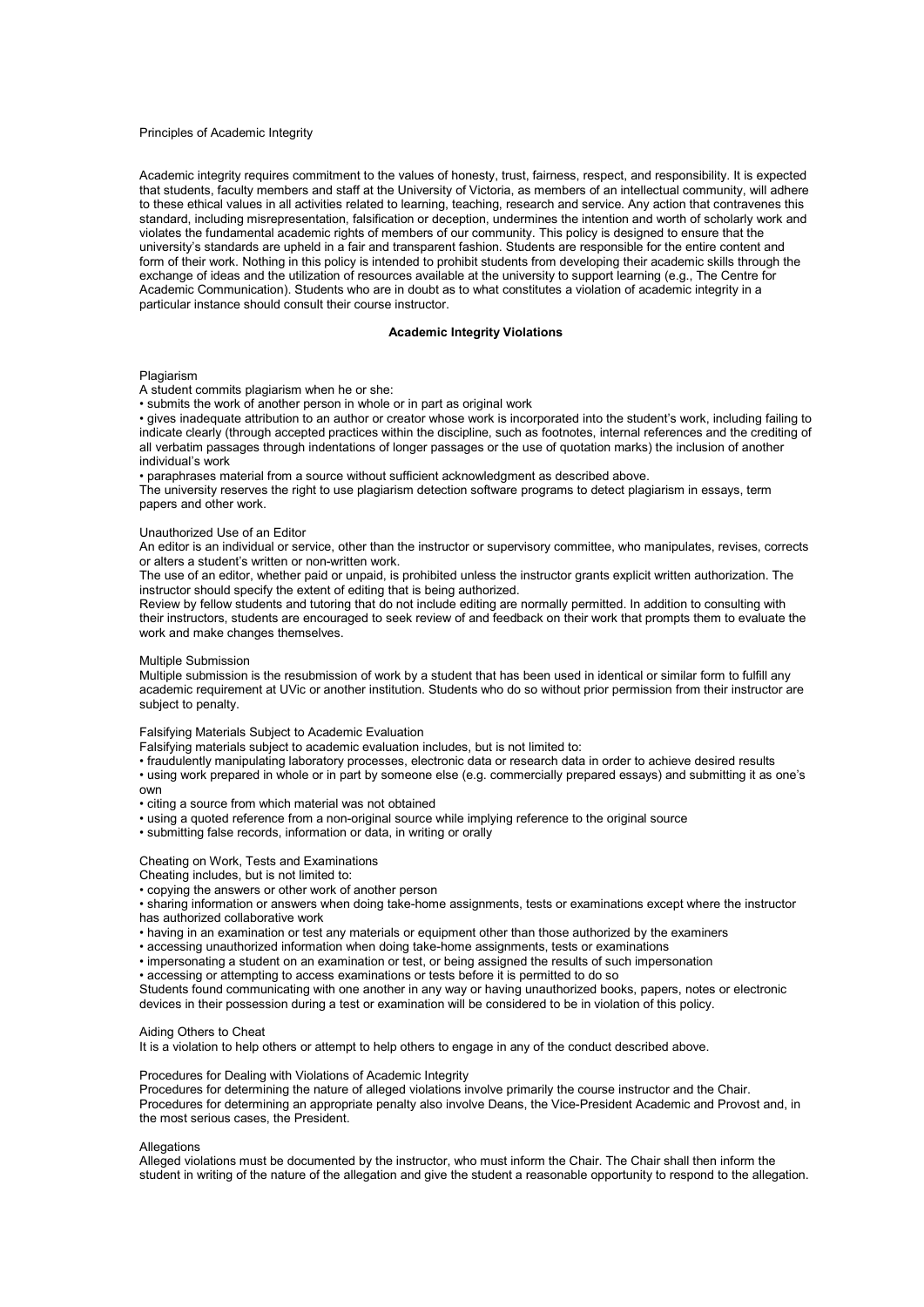Normally, this shall involve a meeting between the instructors, the Chair, the student and, if the student requests in advance, another party chosen by the student to act as the student's adviser. If the student refuses to provide a response to the allegation or to participate in the process, the Chair may proceed to make a determination.

## Determining the Nature of the Violation

The Chair shall make a determination as to whether compelling information exists to support the allegation.

## Determining Appropriate Penalties

If there is compelling information to support the allegation, the Chair shall contact the Office of the Registrar to determine if the student's record contains any other confirmed academic integrity violations.

If there is no record of prior violations, the Chair shall make a determination with respect to the appropriate penalty, in accordance with this policy.

### Referral to the Dean

Where there have been one or more prior violations and the Chair has determined that compelling information exists to support the allegation, the Chair shall forward the case to the Dean (or the Dean's designate. In the Faculties of Humanities, Science and Social Sciences, the designate may be the Associate Dean Academic Advising). In situations where the student is registered in more than one faculty, the case will be forwarded to the Dean responsible for the course. The Chair may submit a recommendation to the Dean with respect to a proposed penalty.

#### Letters of Reprimand

Any penalty will be accompanied by a letter of reprimand which will be written by the authority (Chair, Dean, President) responsible for imposing the penalty. The letter of reprimand will be sent to the student and a copy shall be included in the record maintained by the Office of the Registrar.

## Rights of Appeal

Students must be given the right to be heard at each stage, and have the right to appeal decisions in accordance with university policy, procedures and regulations. A student may:

• appeal a decision made by the Chair to the Dean of the faculty in which the student is registered within 21 business days of the date of the Chair's decision.

• appeal a decision made by the President under the provisions of section 61 of the University Act to the Senate Committee on Appeals in accordance with the Senate Committee on Appeals' Terms of Reference and Procedural Guidelines. Deans who receive an appeal of the decision of a Chair should attempt to make a finding with respect to the appeal within 21 business days. In the case of a successful appeal, any penalty will be rescinded.

## **Penalties**

#### Penalties for First Academic Integrity Violation

In situations where a determination is made that a student has committed a first academic integrity violation, the following penalties will normally be imposed. The penalties for violations relating to graduate dissertations, theses or final projects are different than those for other violations.

### Plagiarism

Single or multiple instances of inadequate attribution of sources should result in a failing grade for the work. A largely or fully plagiarized piece of work should result in a grade of F for the course.

#### Unauthorized Use of an Editor

Unauthorized use of an editor should result in a failing grade for the work. In situations where unauthorized use of an editor to extensively edit work results in a student submitting work that could be considered that of another person, penalties for plagiarism may apply.

#### Multiple Submission without Prior Permission

If a substantial part of a piece of work submitted for one course is essentially the same as part or all of a piece of work submitted for another course, this should result in a failing grade for the assignment in one of the courses. If the same piece of work is submitted for two courses, this should result in a grade of F for one of the courses. The penalty normally will be imposed in the second (i.e., later) course in which the work was submitted.

#### Falsifying Materials

If a substantial part of a piece of work is based on false materials, this should result in a failing grade for the work. If an entire piece of work is based on false materials (e.g., submitting a commercially prepared essay as one's own work), this should result in a grade of F for the course.

### Cheating on Exams

Any instance of impersonation of a student during an exam should result in a grade of F for the course for the student being impersonated, and disciplinary probation for the impersonator (if he or she is a student). Isolated instances of copying the work of another student during an exam should result in a grade of zero for the exam. Systematic copying of the work of another student (or any other person with access to the exam questions) should result in a grade of F for the course. Any instance of bringing unauthorized equipment or material into an exam should result in a grade of zero for the exam. Sharing information or answers for take-home assignments and tests when this is clearly prohibited in written instructions should result in a grade of zero for the assignment when such sharing covers a minor part of the work, and a grade of F for the course when such sharing covers a substantial part of the work.

#### Collaborative Work

In cases in which an instructor has provided clear written instructions prohibiting certain kinds of collaboration on group projects (e.g. students may share research but must write up the results individually), instances of prohibited collaboration on a substantial part of the work should result in a failing grade for the work, while instances of prohibited collaboration on